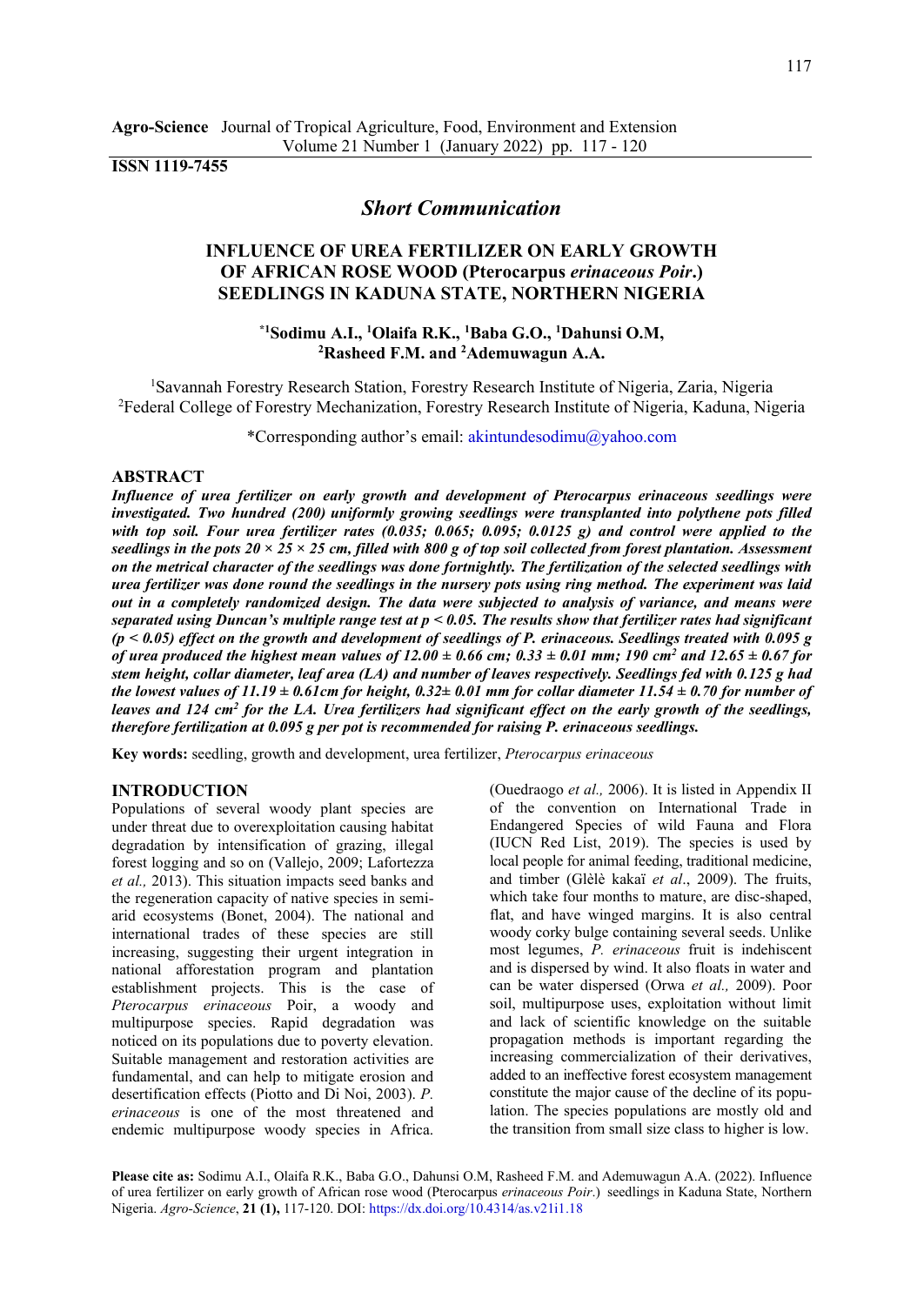Despite the high commercial value of the timber from the species and its nutritional values for cattle, no plantations have yet been established with success which is due to number of factors; deforestation, system of farming (shifting cultivation) with its attendant clear-felling of trees and so on are potential index to survival of trees species. Thus, lead to partial disruption of the closed nutrient cycle and severe degradation of natural resource base of the environment (Leakey, 1998). Hungria *et al.* (2006) observed that the reduced soil fertility that characterized tropical countries occurred due to poor soil management and constantly putting the land under cultivation year in and out loose its fertility quickly. However, the fertility of these soils depends on availability of major nutrients like N and series of conversion and reduction of soil nitrogen in form of de-nitrification; nitrification immobilization and the leaching out of soluble nitrates and nitrites from the sites greatly affect the fertility of the soil (Youdeowei *et al.,* 1985). The potential of soils of any type to supply nutrients for the growth and optimum development of trees species depends on the physical and chemical properties of the soil. Smiley *et al.* (2004) promulgated a strategy of nitrogen fertilization (liquid or solid) to improve the fertility of the sites through the application of chemical fertilizers. Tree species differed in their manure requirements and preference as such effort must be made to evaluate the appropriate fertilizer preference of any tree species for enhanced growth and development (Mukhtar *et al.,* 2021). Therefore, this research aimed to document the response to urea fertilizer of *P. erinaceous* seedling for mass propagation for plantation establishment in Northern Nigeria.

## **MATERIALS AND METHODS**

### **Study Area**

The study was conducted in Savanna Forestry Research Station nursery situated in Institute for Agricultural Research (IAR) Farm, Samaru in Bomu village, located at 11° 11′ N and 7° 38′ E and 686 m asl, Sabon-gari Local Government Area of Kaduna State. The vegetation in the Local Government Area is a Northern Guinea Savannah woodland type, characterized by short scattered drought resistant trees with undergrowth of grass that serves as fuel for bushfires in the long dry season with annual mean rainfall of 1000-1500 mm, temperature of 25.6°C, precipitation of 1,117.6 mm and relative humidity of 69% (Figure 1).

### **Seed Collection and Treatment**

Matured seeds of *P. erinaceous* were collected from a matured tree in Savanna Forestry Research Station Quarters, Samaru-Zaria in May/June, 2020 and transported in sacks to Savanna Forestry Research Station Nursery at Bomo, Zaria. Then 240 seeds of *P. erinaceous* were washed and rinsed thoroughly, divided into four equal parts of 60 each.



**Figure 1:** Showing map of the study area

These seeds were sown in four labelled germination boxes filled with sterilized river sand. At thump height with two-leaf seedling stage, 200 were selected and transplanted into nursery black polythene pots of size 20 cm  $\times$  25 cm  $\times$  25 cm, filled with 800 g of top soil collected from forest plantation. After exactly four weeks of acclimatization of the seedlings, urea fertilizer was added at five rates (0.035, 0.065, 0.095, 0.125 and 0 g control) which were applied to the transplanted seedlings. The treatments were randomly applied round the seedlings in the nursery pots using ring method of fertilizers application with 40 replicates under each of the treatment. The fertilized seedlings in the nursery pots were then allowed to adjust to the fertilizer treatments for 18 days after transplanting before measuring stem height, number of leaves and collar diameter fortnightly. The height of the seedlings was measured from the collar to the tip of apical bud using ruler calibrated in centimeter. Seedlings stem diameter as well as collar diameter were measured using Vernier caliper. Number of leaves of each experimental seedling were counted and recorded appropriately. Leaf area of seedlings was determined using the method of Clifton-Brown and Lewandowski (2000):

$$
LA = 0.74 \times L \times W \quad \dots \dots \dots \dots \dots \dots \quad (1);
$$

where LA is leaf area, *L* is leaf length, and *W* is linear dimension of the width. The data obtained were subjected to analysis of variance, using statistical analysis system (SAS) and means were separated using Duncan's multiple range test at  $p < 0.05$ .

### **RESULTS AND DISCUSSION Seedlings Height**

Effect of different rates of urea fertilizer and their interaction within the species were highly significant  $(p < 0.05)$  on the mean height growth of seedlings of *P. erinaceous* (Table 1). The best height performance was obtained in seedlings with 0.095 g of urea (12.00  $\pm$  0.66 cm). Seedlings supplied with urea dosages of 0.065g and 0.125 g have mean height value of 11.90 g  $\pm$  0.56 and 11.19  $\pm$  0.61 cm respectively. The highest mean height value of  $12.00 \pm 0.66$  cm obtained from seedlings treated with 0.095 g of urea were significantly  $(p < 0.05)$ different from the others and the control.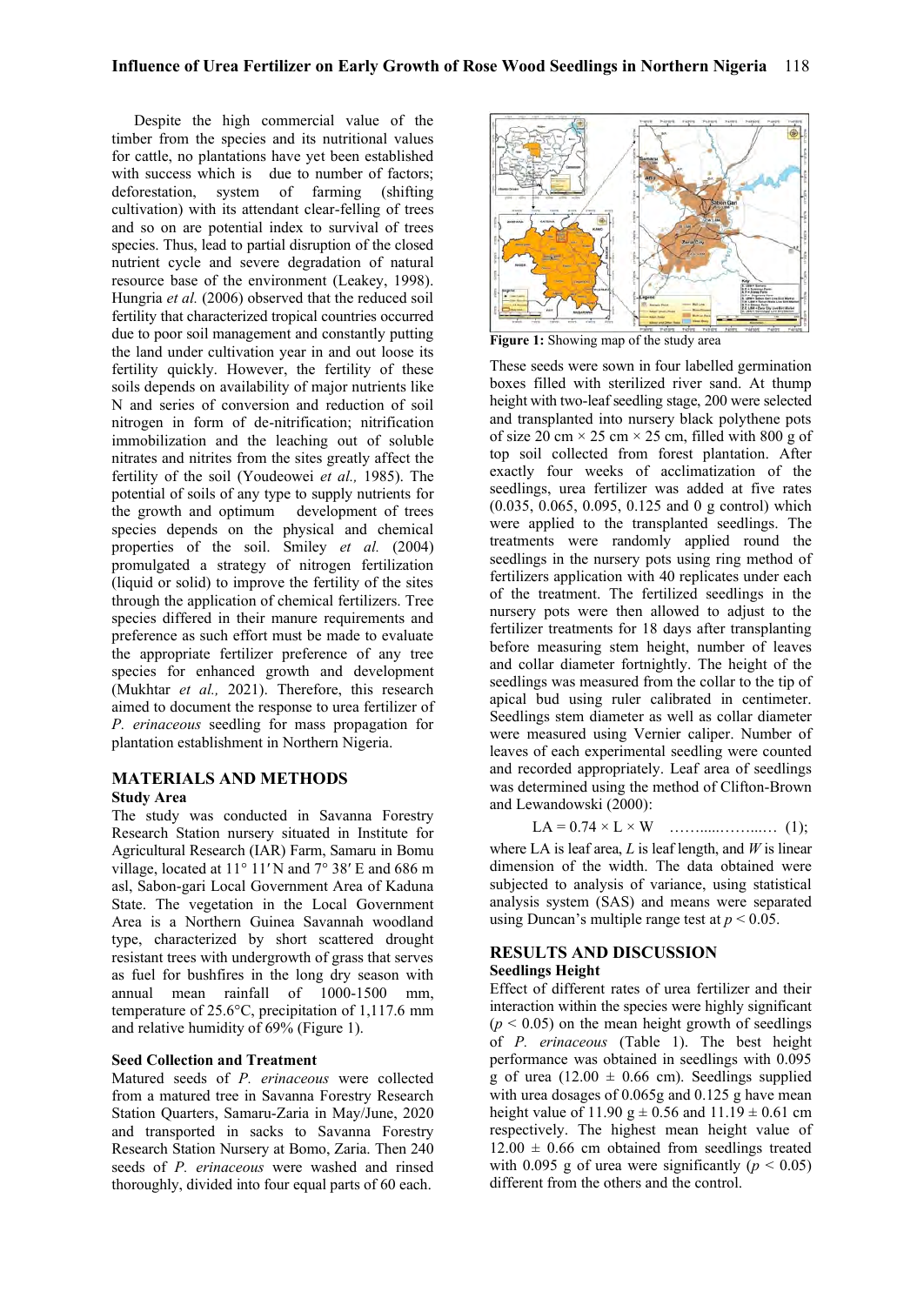| <b>Table 1:</b> Mean values of seedlings height of <i>Pterocarpus</i> |
|-----------------------------------------------------------------------|
| <i>erinaceous</i> under different rate of urea fertilizer             |
|                                                                       |

| Treatments of urea rate $(g)$ | Seedlings height (cm)          |
|-------------------------------|--------------------------------|
| 0.035                         | $11.45 \pm .63^{bc}$           |
| 0.065                         | $11.90 \pm 0.56$ <sup>ab</sup> |
| 0.095                         | $12.00 \pm 0.66^{\circ}$       |
| 0.125                         | $11.19 \pm 0.61$ °             |
| Control                       | $11.61 \pm 0.51$ <sup>bc</sup> |

Values with similar letters are not significantly  $(p < 0.05)$ different from each other.

The above result is in agreement with the work of Zekri and Obreza (2003) who observed that nitrogenous fertilizers influenced tree growth especially tree height which could favour vegetative growth. Thus, vegetative growth was at the best where seedlings received 0.095 g/pot of urea.

### **Number of Leaves**

Different dosages of urea fertilizer and their interaction within the species had no significant  $(p > 0.05)$  effect on the number of leaves growth of seedlings of *P. erinaceous* (Table 2). The best highest mean number of leaves was obtained in seedlings with 0.095 g of urea ( $12.65 \pm 0.67$  cm). Seedlings supplied with urea dosages of 0.065 g recorded the mean number of leaves value of  $12.25g \pm 0.67$  cm and 0.125 g have the lowest mean number of leaves value of  $11.54 \pm 0.70$  cm respectively. The highest mean leaves value of  $12.65 \pm 0.67$  cm obtained from seedlings treated with 0.095 g of urea were not significantly  $(p > 0.05)$  different from the lowest 12.18 ± 0.65 treated with 0.035 g of urea.

The poor performance of seedlings supplied with 0.125 g per pot of urea fertilizers may be due to high concentration of nitrogen ions beyond the uptake of the root hairs of seedlings. Ingram *et al.* (1998) observed that some tree seedlings do not generally respond to nitrogen fertilizers in excess of about 24  $\text{g}$  m<sup>-2</sup>. The present results agree with the observation of Odeleye *et al.* (2006) that urea increased number of leaves among other growth traits. Nitrogen is the only nutrient supplied by urea, whose increase in rate tended to reduce the number of leaves of *P. erinaceous* in this study. In support of this observation, Ugwu *et al.* (2020) reported that, among five soil-based nursery media, that the one with the fewest leaves of cashew (*Anacardium occidentale*) seedlings also showed the lowest content of total nitrogen as assessed 18 weeks after the cashew seeds were sown in the nursery. This nursery variant, however, produced the highest above-ground dry matter at that 18th week.

#### **Seedlings Collar Diameter**

 Effects of different rates of fertilizer differed significantly  $(p < 0.05)$  in various effects on the stem diameter growth of seedlings of *P. erinaceous* (Table 3). The highest mean diameter of 0.33  $\pm$ 0.01 cm was observed among seedlings supplied with urea at the rate of 0.095 g. Seedlings treated

|                                                           |  |  |  |  |  |  | Table 2: Mean values of leaves in Pterocarpus |
|-----------------------------------------------------------|--|--|--|--|--|--|-----------------------------------------------|
| <i>erinaceous</i> under different rate of urea fertilizer |  |  |  |  |  |  |                                               |

| Treatments of urea rate $(g)$ | Number of leaves                                                 |
|-------------------------------|------------------------------------------------------------------|
| 0.035                         | $12.18 \pm 0.65^{\circ}$                                         |
| 0.065                         | $12.25 \pm 0.67^{\circ}$                                         |
| 0.095                         | $12.65 \pm 0.67^{\circ}$                                         |
|                               |                                                                  |
| 0.125                         | $11.54 \pm 0.70^{\circ}$                                         |
| Control                       | $12.63 \pm 0.67^{\circ}$                                         |
|                               | Values with similar letters are not significantly ( $p < 0.05$ ) |
| different from each other     |                                                                  |

|                                                           |  |  |  |  | Table 3: Mean values of collar diameter in Pterocarpus |
|-----------------------------------------------------------|--|--|--|--|--------------------------------------------------------|
| <i>oringcoous</i> under different rote of urea fertilizer |  |  |  |  |                                                        |

| <i>erinaceous</i> under different rate of urea fertilizer |                                                                  |  |
|-----------------------------------------------------------|------------------------------------------------------------------|--|
| Treatments of urea rate $(g)$                             | Collar diameter (mm)                                             |  |
| 0.035                                                     | $0.32 \pm 0.01^{ab}$                                             |  |
| 0.065                                                     | $0.32 \pm 0.01^{ab}$                                             |  |
| 0.095                                                     | $0.33 \pm 0.01^{\circ}$                                          |  |
| 0.125                                                     | $0.32 \pm 0.01$ °                                                |  |
| Control                                                   | $0.28 \pm 0.01^{bc}$                                             |  |
|                                                           | Values with similar letters are not significantly ( $p < 0.05$ ) |  |

different from each other.

with 0.035 g and 0.065 g of urea produced the mean diameter of  $0.32 \pm 0.01$  mm. The lowest mean diameter value of  $0.28 \pm 0.01$  mm was obtained among seedlings supplied with 0.125 g of urea per pot. However, seedlings supplied with 0.095 g of urea fertilizers were significantly different from those that had  $0.035$  g;  $0.125$  g and the control.

The above result is in agreement with the work of Ingram *et al.* (1998) and Lawlor (2002) who observed that nitrogenous fertilizers enhanced development of biomass and collar diameter of tree crops. Tisadale *et al.* (2003) opined that urea fertilizers have proved promising in improving vegetative and collar diameter of seedlings.

### **Seedlings Leaf Area**

The effects of different dosages of urea fertilizers significantly ( $p < 0.05$ ) affected leaf area development and production within the seedlings of *P.*  erinaceous. The best performance (190 cm<sup>2</sup>) in the mean leaf area value was produced in seedlings treated with 0.095 g of urea. Seedlings under the 0.065 g of urea recorded the mean LA value of 164 g. The least mean LA result of 114 cm<sup>2</sup> was recorded among seedlings under control (Table 4) The mean LA value of seedlings that had 0.095 g of urea was significantly  $(p < 0.05)$  different from those of 0.035 g, 0.065 g, 0.125 g of urea and the control.

The above result is in consonance with the work of Odeleye *et al. (*2006) who observed that early application of inorganic fertilizers tends to increase vegetative growth of plant particularly the leaf area, since it is at this stage that plant will concentrate more assimilate to vegetative structures and improve nutrition of sites which tend to enhance stem elongation and leaf area development. This agrees with the submission of Agbede *et al.* (2018) and Aderounmu ans Olajuyigbe(2019). Tisadale *et al.* (2003) reported that urea fertilizer was promising in improving leaf area of plant. This is supported by the reports of Jin *et. al.* (2005) and Hudai *et al*. (2007).